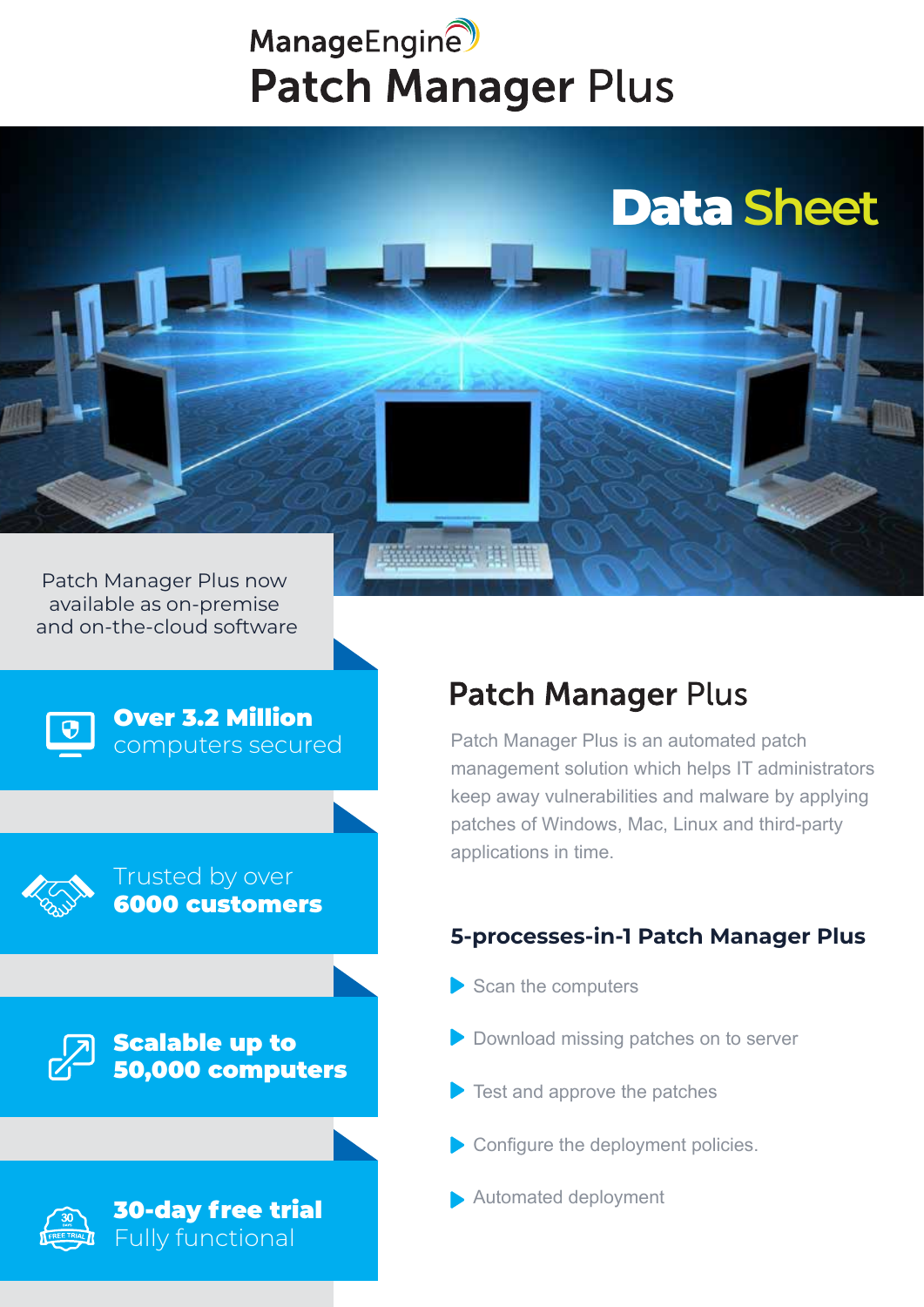### How does Patch Manager Plus distinguish from its competitors?

- Support for over 300+ third-party applications
- Multi platform support Windows, Mac and Linux(on-premise edition)
- Availability as on premise and on the cloud
- Pre-test and approve patches before deployment
- Keep your travelling users up to date
- Decline patches and disable auto-update of patches
- Vulnerability prompt messages for critical patches
- Agent based monitoring of system health of computers
- Wake on LAN to deploy patches & remote shutdown
- Customized, granular reports for IT auditing
- Security news feed about the latest vulnerabilities

### Key Features of Patch Manager Plus

### Automated patch management

Accelerates patching and saves time by automating all patch management activities, thus patching multiple endpoints in minutes.

### Cross-platform support

Supports patching heterogeneous OS platforms(Windows, Mac and Linux) and 300+ third-party applications.

### Customized Deployments Policies

Allows customizable deployment settings to minimize disruption to end users' business operations.

### User friendly interface

An easily navigable, web-based interface and help documents to guide you through every step of patching.

### Achieve compliance

Helps achieve 100% compliant status by quickly identifying, assessing vulnerabilities, and automatically applying updates.

### Dynamic Monitoring & Reporting

Vulnerability monitoring, remediation and reporting all from a single point of console.

### System Requirements

### Agent Hardware Requirements

| <b>Processors</b> | <b>Processor Speed</b> | <b>RAM Size</b> | <b>Hard Disk Space</b> |
|-------------------|------------------------|-----------------|------------------------|
| Intel Pentium     | $1.0$ GHz              | 512 MB          | 100 MB                 |